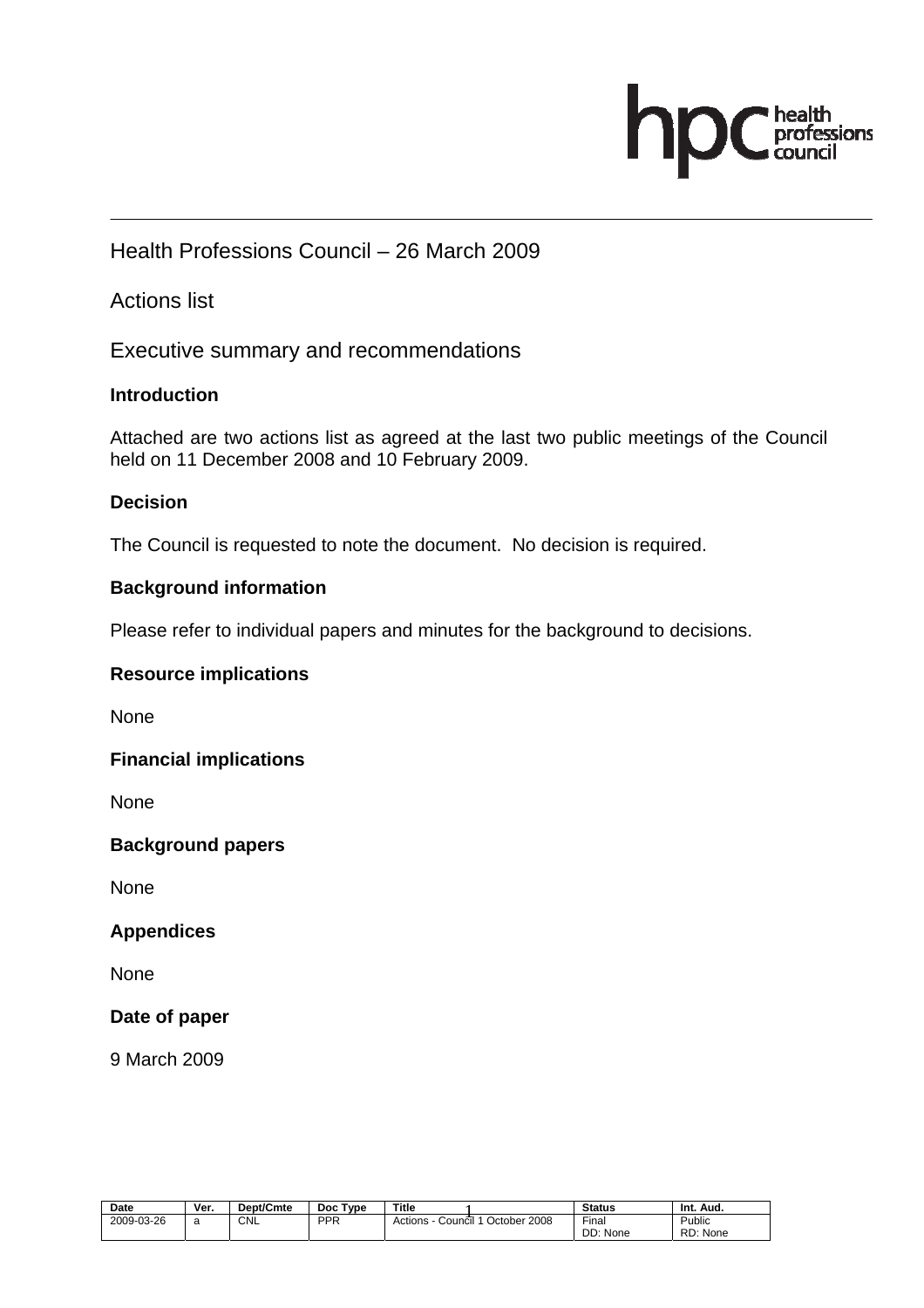

### Actions - Health Professions Council meeting 11 December 2008

|                         | <b>Action point (and location in minutes)</b>                                                                                                                                                                                                   | <b>Action for</b>          | <b>Action by</b><br>(date) | <b>Comment</b>                                                                          |
|-------------------------|-------------------------------------------------------------------------------------------------------------------------------------------------------------------------------------------------------------------------------------------------|----------------------------|----------------------------|-----------------------------------------------------------------------------------------|
| 1                       | 6.08/198/6.3 - President's Report<br>The Council noted that the progress on<br>raising awareness of HPC amongst older<br>people would be reported to the<br>Communications Committee and the<br>Council in due course.                          | Jacqueline Ladds   Ongoing |                            |                                                                                         |
| $\overline{2}$          | 8.08/200 - CPD: Proposed Consultation<br>The Council agreed that a consultation<br>should be held and that the proposed<br>amendment to the standards of CPD<br>should require registrants to confirm that<br>CPD profiles were their own work. | <b>Michael Guthrie</b>     | <b>June 2009</b>           | Text of the<br>consultation<br>document agreed<br>at the February<br>Council meeting.   |
| 3                       | 9.08/201 - Regulation of Assistants and<br><b>Expanding Professional Regulation</b><br>The Council noted that a further paper<br>would be submitted to the Strategy<br>meeting scheduled for 10 February 2009.                                  | <b>Marc Seale</b>          | 10 Feb 09                  | Paper submitted<br>to Council<br>strategy meeting<br>10/2/09 for further<br>discussion. |
| $\overline{\mathbf{4}}$ | 11.08/203 - Guidance on Conduct and<br><b>Ethics for Students</b><br>The Council agreed the consultation<br>document on guidance on ethics and<br>conduct for students.                                                                         | <b>Charlotte Urwin</b>     | Ongoing<br>to July<br>2009 | This consultation<br>will take place<br>alongside the<br>consultation<br>noted in 5.    |
| 5                       | 12.08/204 Health and Character<br><b>Guidance</b><br>The Council agreed the consultation<br>document on the Health and Character<br>process for applicants, education and<br>training providers and registrants.                                | <b>Charlotte Urwin</b>     | Ongoing<br>to July<br>2009 | This consultation<br>will take place<br>alongside the<br>consultation<br>noted in 4.    |

| <b>Date</b> | Ver. | Dept/Cmte | Type<br><b>Doc</b> | <b>Title</b>                       | <b>Status</b>               | Aud.<br>Int.       |
|-------------|------|-----------|--------------------|------------------------------------|-----------------------------|--------------------|
| 2009-03-26  | ч    | CNL       | <b>PPR</b>         | October 2008<br>Actions<br>Council | $-$<br>Final<br>DD:<br>None | Public<br>RD: None |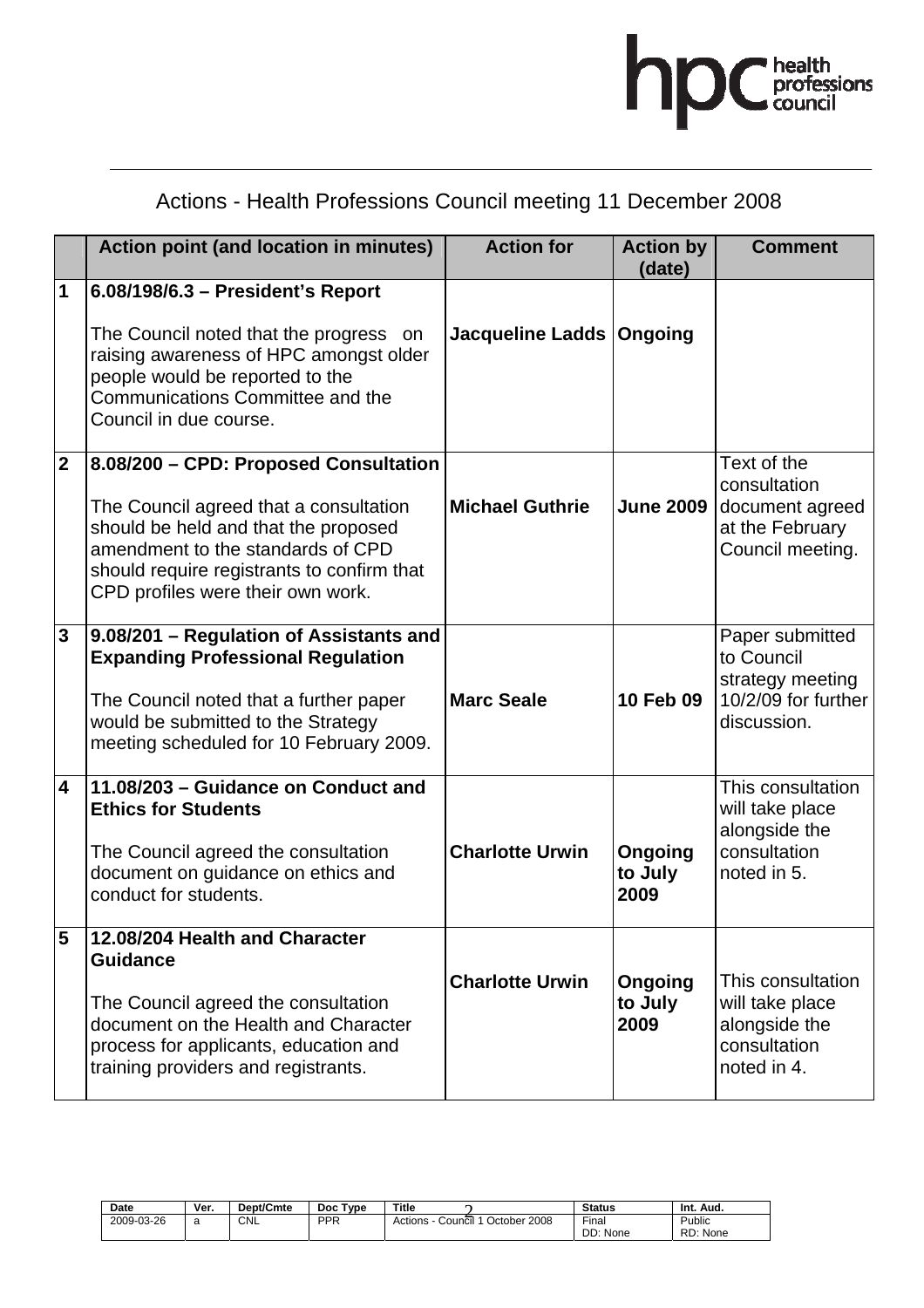| 6<br>7 | 13.08/205 Review of Sanctions<br>The Council approved the Sanctions<br>Policy subject to the amendments<br>discussed.<br>16.08/208 Five year plan update<br>The Council noted that the cost per<br>registrant was forecast to increase over<br>the next five years. It was agreed that<br>further discussion would take place at the<br>next meeting of the Finance and<br>Resources Committee.                         | <b>Kelly Johnson</b><br><b>Simon Leicester</b>                           | <b>March</b><br>2009 | This was further<br>discussed at the<br>Finance and<br><b>Resources</b><br>Committee held<br>on 3 February<br>2009. |
|--------|-------------------------------------------------------------------------------------------------------------------------------------------------------------------------------------------------------------------------------------------------------------------------------------------------------------------------------------------------------------------------------------------------------------------------|--------------------------------------------------------------------------|----------------------|---------------------------------------------------------------------------------------------------------------------|
| 8      | 20.08/212 Annual Report and Accounts<br>2009<br>The Council agreed that the annual report<br>should be prepared as a word document<br>which would meet the minimum reporting<br>requirements set out in the Government<br>Financial Reporting Manual and that an<br>additional document describing the<br>activities in terms which would be more<br>accessible to a broad range of<br>stakeholders should be produced. | Finance/<br>Secretariat/<br><b>Communications</b>                        | <b>July 2009</b>     |                                                                                                                     |
| 9      | 21.08/213 Risk Register Update<br>The Council noted that some Members<br>felt that recommendations from<br>Committees should be presented by the<br>Chairman of the relevant Committee. The<br>Council agreed that this should be<br>considered at a future meeting.                                                                                                                                                    | Secretariat /<br><b>President /</b><br><b>Committee</b><br><b>Chairs</b> | Ongoing              |                                                                                                                     |
|        | 10 22.08/214 Audit Committee<br><b>Appointment Process</b><br>The Council agreed that the process for<br>appointment of members to the Audit<br>Committee should be amended to require<br>Council members to state their knowledge<br>of subjects outlined in paragraph 22.2 of<br>the report and that this should apply to<br>appointments made after 1 January 2009.                                                  | <b>President</b>                                                         | Ongoing              |                                                                                                                     |

| Date       | Ver. | <b>Dept/Cmte</b> | <b>Doc</b><br>Tvoe | Title                                | <b>Status</b>          | Int.<br>Aud.          |
|------------|------|------------------|--------------------|--------------------------------------|------------------------|-----------------------|
| 2009-03-26 | ີ    | CNL              | <b>PPR</b>         | October 2008<br>Actions<br>Council 1 | Final<br>DD:<br>: None | Public<br>RD:<br>None |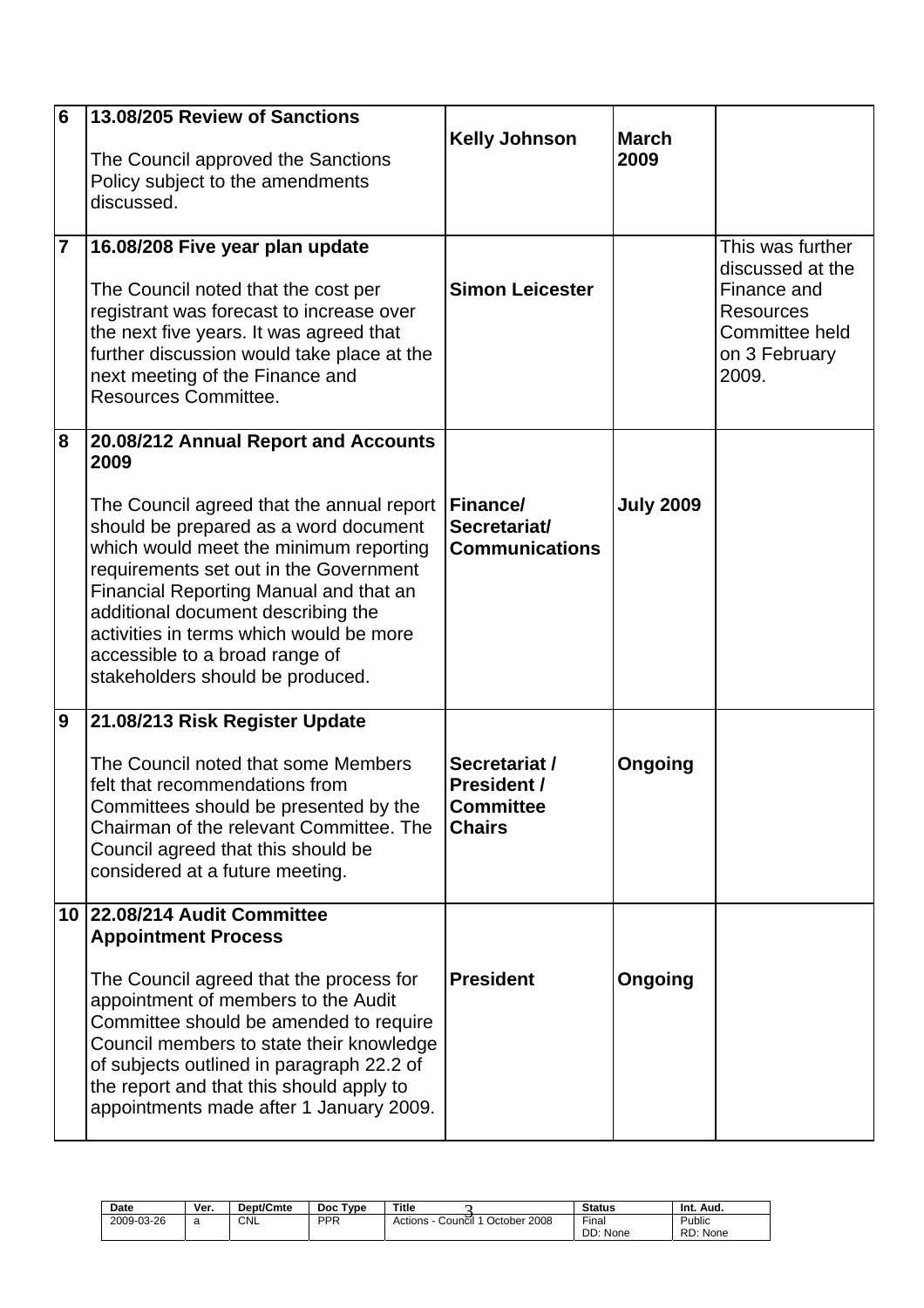|  | 11 23.08/215 Declaration of Interests<br><b>Policy</b>                                                                                                                                                                       |                               |         |  |
|--|------------------------------------------------------------------------------------------------------------------------------------------------------------------------------------------------------------------------------|-------------------------------|---------|--|
|  | The Council agreed that all Committee<br>and council agendas would include an<br>litem for Members to declare their interests <b>Members</b><br>in any item under discussion at that<br>meeting, at the start of the agenda. | Council /<br><b>Committee</b> | Ongoing |  |

| Date       | Ver. | Dept/Cmte  | <b>Type</b><br><b>Doc</b> | <b>Title</b>                       | <b>Status</b> | Int.<br>Aud.  |
|------------|------|------------|---------------------------|------------------------------------|---------------|---------------|
| 2009-03-26 | ີ    | <b>CNL</b> | <b>PPR</b>                | October 2008<br>Actions<br>Council | Final         | Public        |
|            |      |            |                           |                                    | DD: None      | RD:<br>: None |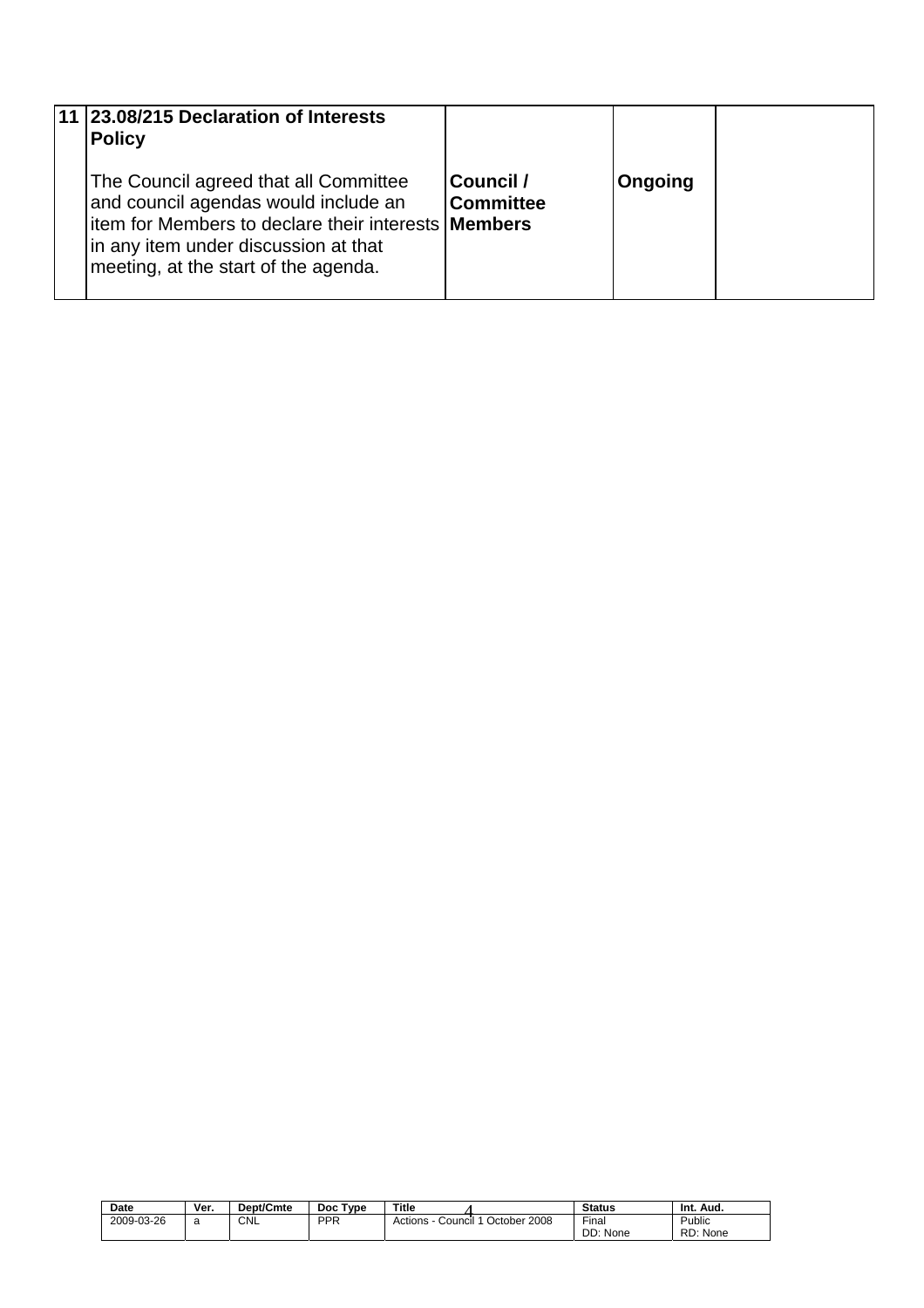# hpC health<br>council

#### Actions - Health Professions Council meeting 10 February 2009

|                         | <b>Action point (and location in minutes)</b>                                                                                                                                                                                                      | <b>Action for</b>                       | <b>Action by</b><br>(date)          | <b>Comment</b>                                                                                                  |
|-------------------------|----------------------------------------------------------------------------------------------------------------------------------------------------------------------------------------------------------------------------------------------------|-----------------------------------------|-------------------------------------|-----------------------------------------------------------------------------------------------------------------|
| $\mathbf 1$             | 6.09/06 Constitution Order<br><b>Consultation</b><br>The Council agreed that the final approval<br>for the consultation paper relating to the<br><b>Practice Committees Rules would rest</b><br>with the President under Standing Order<br>No. 26. | <b>Michael Guthrie</b>                  | 20 May<br>2009                      | Consultation<br>currently running<br>with the<br>documentation<br>having been<br>signed off by the<br>President |
| $\mathbf{2}$            | 7.09/07 HPC Strategy Ratification<br>The Council agreed that the draft<br>Strategic Intent for 2009-2014 should be<br>amended, with the final document<br>presented for approval at the March<br>Council meeting.                                  | <b>President</b>                        | 26 March                            | Please see<br>agenda item.                                                                                      |
| $\mathbf{3}$            | 8.09/08 Extending Professional<br><b>Regulation</b><br>The Council agreed that the discussion<br>paper should be amended and<br>resubmitted to Council for approval.                                                                               | <b>Marc Seale</b>                       | Ongoing                             |                                                                                                                 |
| $\overline{\mathbf{4}}$ | 9.09/09 Continuing Professional<br><b>Development Standards Consultation</b><br>The Council agreed the consultation<br>document and noted that the consultation<br>would run for three months from 11<br>February 2009 until 11 May 2009.          | <b>Michael Guthrie</b>                  | 20 May<br>2009                      | There will be a<br>report back to<br>Council in May<br>regarding the<br>consultation<br>findings.               |
| 5                       | 10.09/09 Modernising Scientific<br><b>Careers Consultation</b><br>The Council agreed the consultation<br>response to be submitted to the UK<br>Departments of Health.<br>Dept/Cmte<br>Doc Type<br>Date<br>Ver.<br>Title                            | <b>Michael Guthrie</b><br><b>Status</b> | <b>6 March</b><br>2009<br>Int. Aud. | HPC's<br>consultation<br>response was<br>submitted before<br>the deadline.                                      |

DD: None

RD: None